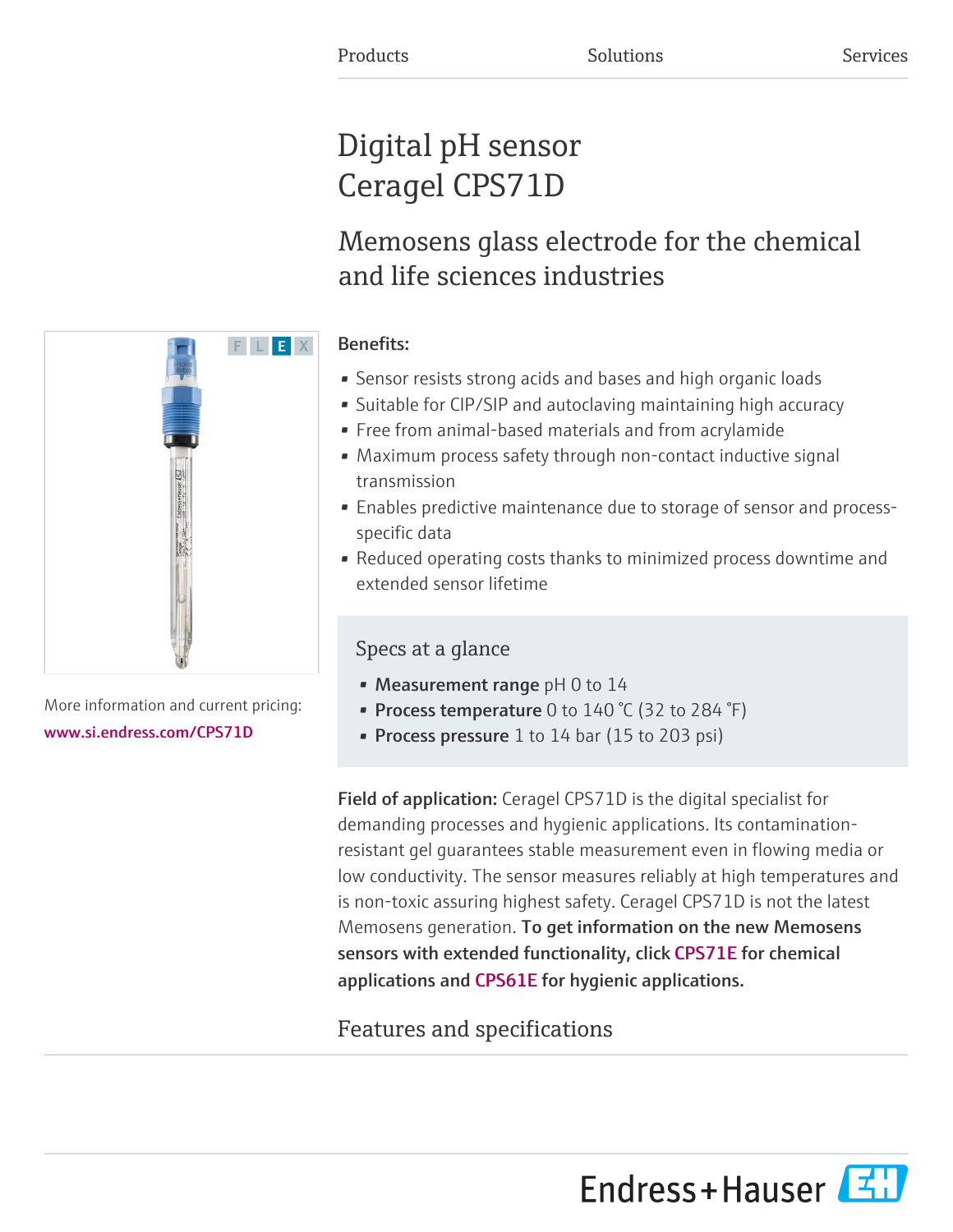#### pH Measuring principle

Potentiometric

#### Application

Aggressive chemical and hygienic applications, process

#### Characteristic

Analog, digital pH single-rod measuring cells For chemical process, hygienic and sterile applications with an ion trap for poison-resistant reference

#### Measurement range

pH 0 to 14

#### Measuring principle

Ceramic diaphragm, ion-trap

#### Design

All shaft lengths with temperature sensor Advanced gel technology Digital electrode with Memosens technology

#### **Material**

Glass and ceramic

#### Dimension

Diameter: 12 mm (0.47 inch) Shaft lengths: 120, 225, 360 and 425 mm (4.72, 8.86, 14.2 and 16.7 inch)

#### Process temperature

0 to 140 °C (32 to 284 °F)

#### Process pressure

1 to 14 bar (15 to 203 psi)

#### Temperature sensor

NTC 30k